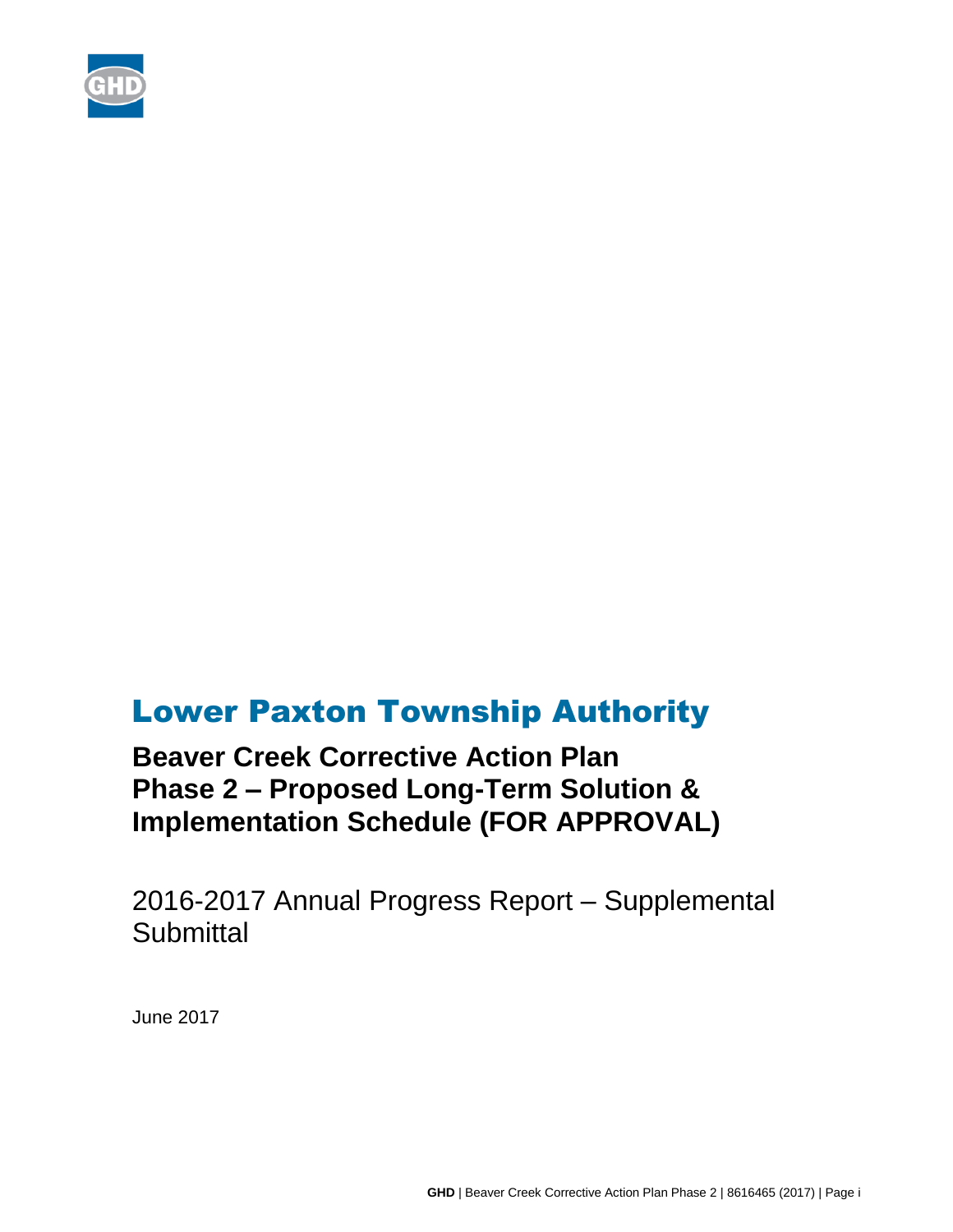

# Table of Contents

| 1. |               |                                                                                   |  |  |  |  |
|----|---------------|-----------------------------------------------------------------------------------|--|--|--|--|
| 2. |               |                                                                                   |  |  |  |  |
|    | 2.1           |                                                                                   |  |  |  |  |
|    |               | 2.1.1<br>$212$<br>2.1.3                                                           |  |  |  |  |
|    | $2.2^{\circ}$ |                                                                                   |  |  |  |  |
|    |               | 2.2.1<br>2.2.2<br>2.2.3                                                           |  |  |  |  |
|    | 2.3           | Phase 2 - Section 3: Continued Mini-Basin Metering and Implementation Schedule  7 |  |  |  |  |
|    |               | 2.3.1<br>2.3.2<br>2.3.3                                                           |  |  |  |  |

# Table Index

# Appendix Index

| Appendix A | IMA and Storage Correspondence                                         |
|------------|------------------------------------------------------------------------|
| Appendix B | Beaver Creek and Nyes Road Interceptor Models Report                   |
| Appendix C | Joint Use Interceptor Capacity Analysis Report                         |
| Appendix D | 2016-2017 Long-Term CAP Goals Evaluation Report                        |
| Appendix E | Beaver Creek CAP: Phase 2 – Section 2 I/I Program Cost Analysis Report |
| Appendix F | Beaver Creek CAP: Phase 2 – Section 3 Metering Summary Report          |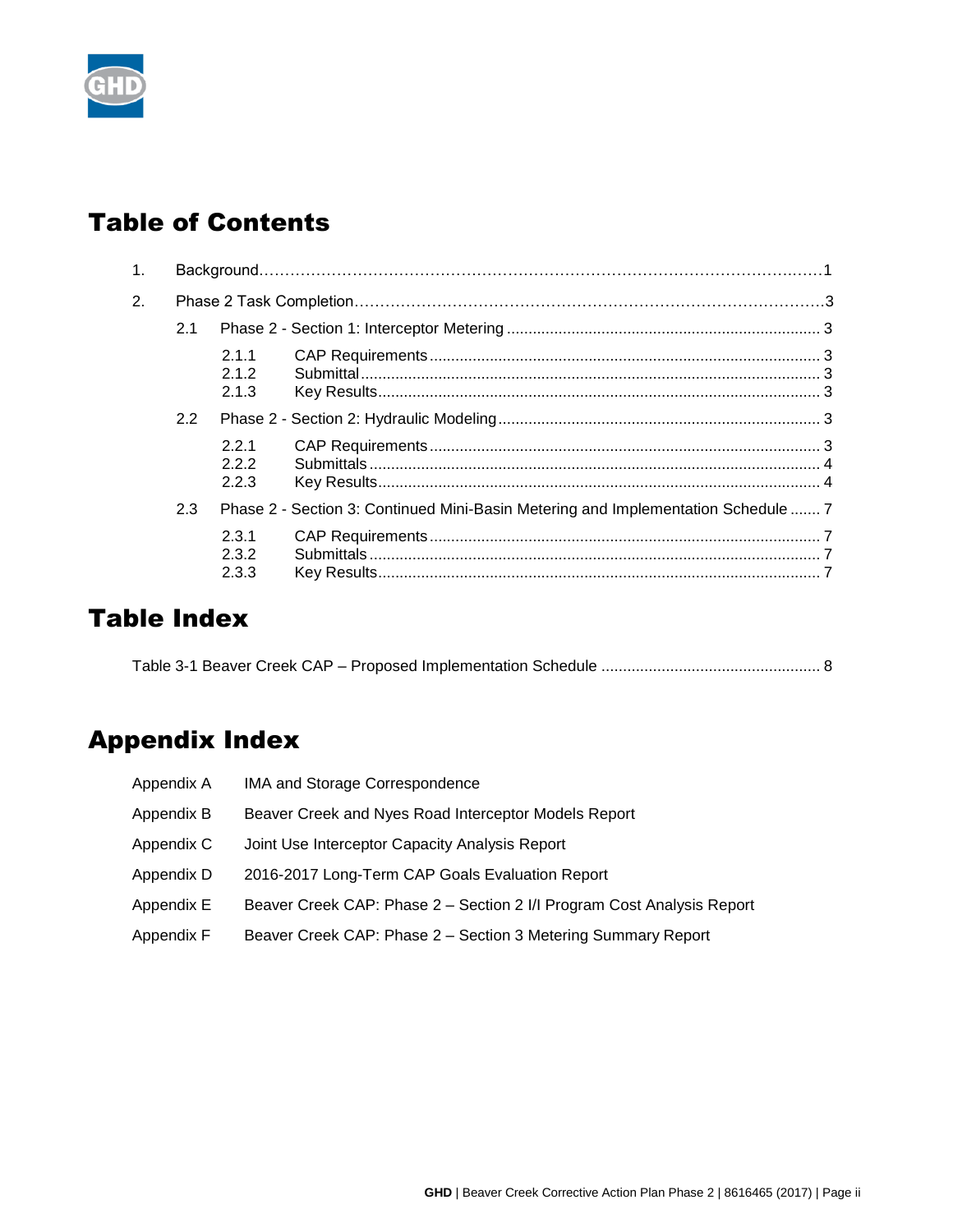

## 1. Background

The Second Beaver Creek Drainage Basin Hydraulic Overload Corrective Action Plan (BC CAP) was developed by Lower Paxton Township Authority (LPTA) in September 2011, accepted by DEP, and signed by the court in September 2013. The purpose of this report is to demonstrate the completion of the Beaver Creek CAP Phase 2 tasks and document the proposed Long-Term Implementation Plan identified in Phase 3.

Phase 2 of the CAP addresses developing "long-term implementation goals to meet allocated intermunicipal flows and manage conveyance system surcharging. This phase will consist of a combination of flow metering and hydraulic modeling, which should be completed by 2014, depending on the occurrence of a sufficient number of metered wet weather events to provide adequate data for prioritization and model calibration and verification."

The key requirements set forth in the 2015 Swatara Inter-municipal Agreement (IMA) as well as the Second Amendment to the Second Consent Decree are as follows:

#### **Second Amendment**

The Second Amendment to the Second Consent Decree was accepted and signed by the court in August 2013. This amendment modified the approach from a wastewater treatment facility to a minibasin rehabilitation program in the Beaver Creek Drainage Basin in Lower Paxton Township. Section 5 – "Beaver Creek Basin Solution" (Paragraph b.) of the Second Amendment of the Second Consent Decree provides the following directives for the Beaver Creek program:

- Eliminate sanitary sewer overflows (SSOs) within 15-years (by 2028),
- Reduce the hydraulic overload within 20-years (by 2033).

#### **2015 Swatara IMA & Storage Considerations**

The 2015 IMA sets forth the reserved, allocated peak hourly flow (PHF) at the Swatara Wastewater Treatment Plant (WWTP) and the Joint Use Interceptor (JUI) for LPTA, Swatara Township Authority (STA), South Hanover Township, and the Borough of Hummelstown. LPTA must reduce their flows in order to accommodate future build-out projections and maintain the allocated peak wet weather flow rates:

- WWTP PHF Limit = 9.49 mgd,
- $\bullet$  JUI PHF Limit = 7.40 mgd.

As stated under Section 3.04 – Redistribution of Reserved Capacity, Article (4) of the IMA:

*"Where an entity or party acquires an interest in reserved capacity in the Swatara Plant or the Joint Use Interceptor, such entity or party must thereafter pay to Swatara the acquiring party's proportional share of capital improvement costs, debt service payments and costs incident to ownership, including but not limited to, its share of all expenses, without limitation. Such acquiring party shall be bound by the terms of this Agreement, as it may from time to time be amended. Notwithstanding the above, it is acknowledged that the allocated peak flow capacities in the*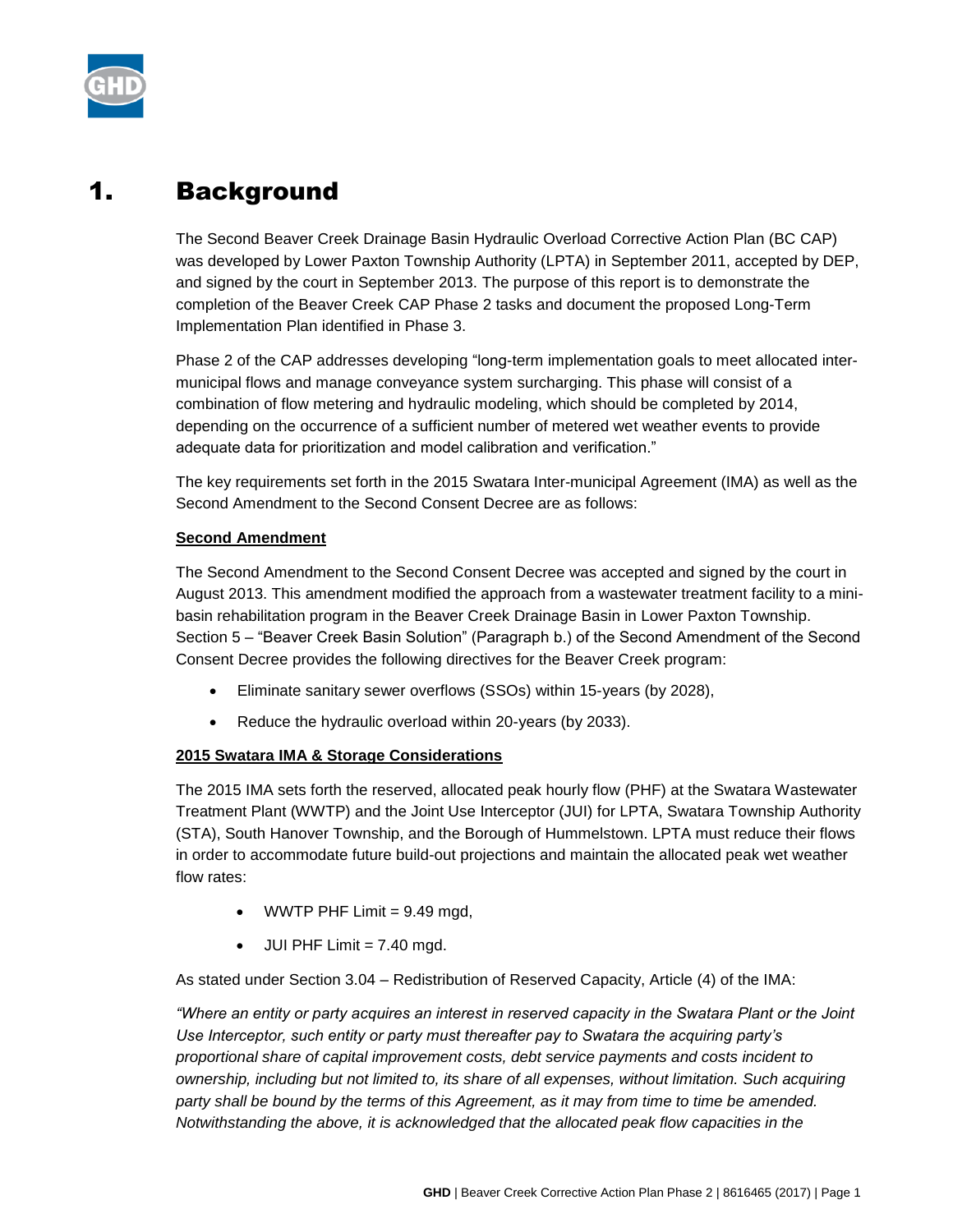

*Treatment Plant exceed those allocated in the Joint Use Interceptor, as presented in Exhibit "C". It is further acknowledged that recent modeling of the Joint Use Interceptor indicates that the carrying* capacity of the Joint Use Interceptor is greater than the sum of the allocated capacities in Exhibit *"C". It is agreed that further verification of the model will be done using metering data and field measurements satisfactory to Swatara to establish the safe carrying capacity of the JUI without the threat of backups (the discharge of sewage into buildings from the sewage collection/conveyance system via lateral connections due to surcharging) or overflows. Once the safe carrying capacity is determined by agreement of the parties, the safe carrying capacity of the Joint Use Interceptor will be allocated in proportion to the allocations presented in Exhibit "C", and Exhibit "C" revised to show these allocations, which shall not exceed any party's peak instantaneous flows allocation in the Treatment Plant, at which time the Agreement is amended."*

The annual meeting between LPTA and STA was held on February 20, 2017, and the IMA flow limits were discussed. LPTA proposed that Swatara modify the IMA to have the JUI reserve PHF allocations match the WWTP reserve PHF allocations based on the results of the JUI model evaluation. Otherwise, additional efforts such as increased storage would be required by LPTA to meet the requirements. Rather than alter the IMA at this point in time, STA proposed that LPTA may be allowed to exceed the JUI limit of 7.40 mgd without enforcing IMA overage fines.

At the same meeting, GHD presented preliminary options for wet weather storage sizing and operations. STA indicated initial concerns with the impact of extended discharge rates from storage on the WWTP operations. Subsequent to the meeting, LPTA, GHD, STA, and ARRO continued to collaborate through several correspondences regarding the JUI capacity and the operational approach of using peak flow storage as a solution. The letters are included as Appendix A and are summarized as follows:

- May 15, 2017 letter from STA to LPTA Preferences for the potential timing and sizing of the wet weather storage facility.
- May 24, 2017 response letter from LPTA to STA Response to previous letter acknowledging consideration for future analysis and eventual operation of wet weather storage facility.
- May 9, 2017 letter from ARRO to LPTA Outlined engineering related questions regarding the JUI model development and additional considerations for refining the model.
- May 25, 2017 response letter from GHD to ARRO Response to previous letter providing additional details and supplemental JUI memo from 2013.
- June 16, 2017 response letter from ARRO to GHD Continued conversation and considerations for JUI model application and improvements and desire to meet to refine model application.

GHD is in the process of compiling the hydraulic model and relevant documentation and will be scheduling a meeting with ARRO to review the JUI model results. STA and LPTA agreed to revisit the storage sizing and operations after evaluating Beaver Creek rehabilitation progress in five (5) years.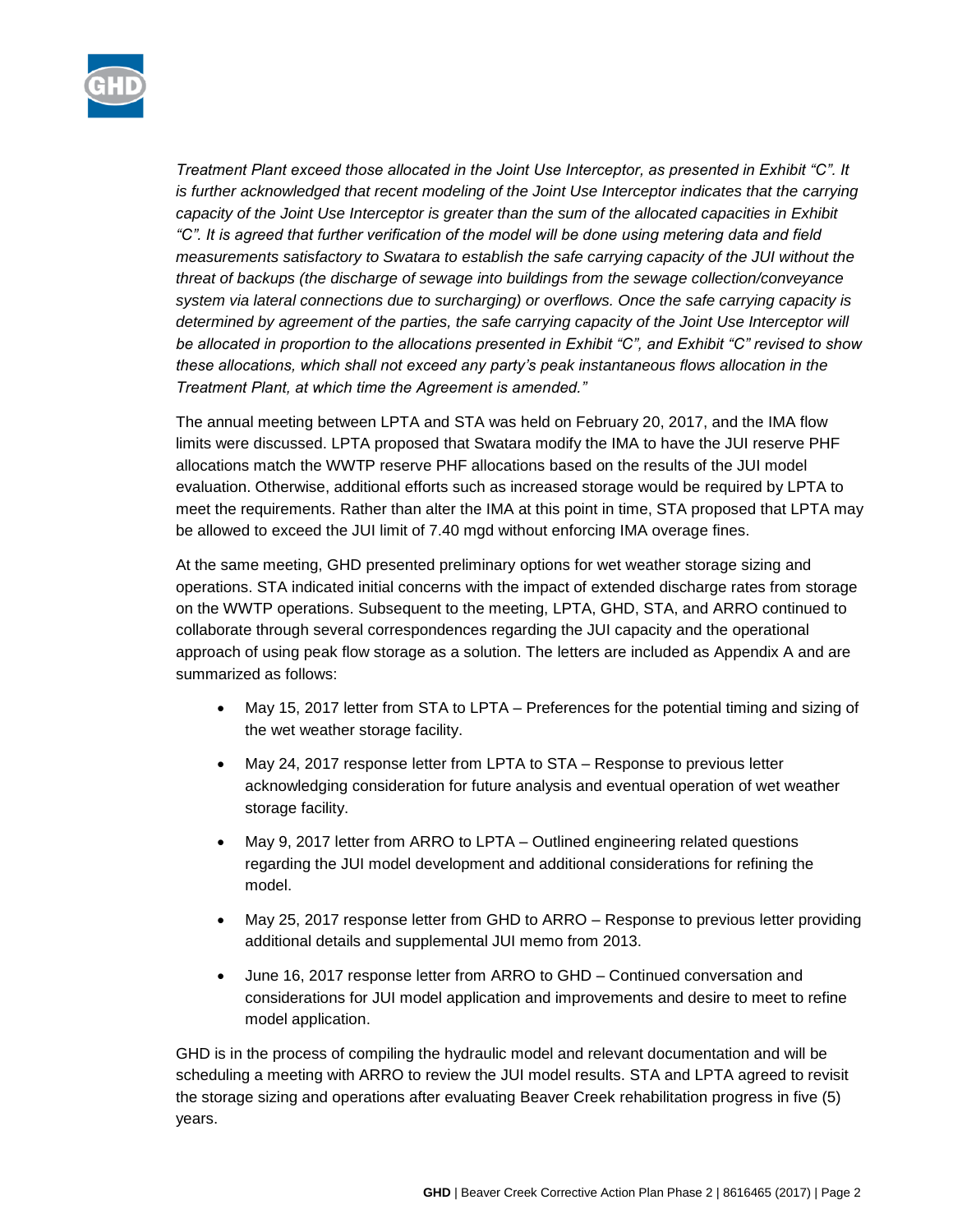

# 2. Phase 2 Task Completion

## 2.1 Phase 2 - Section 1: Interceptor Metering

## 2.1.1 CAP Requirements

*"Installation of additional meters in the fall of 2011 at strategic locations on the Beaver Creek and Nyes Road Interceptors, and the Joint Use Interceptor as permitted and at locations recommended or reviewed by Swatara Township Authority. Flow data from these meters and existing meters in Beaver Creek will be used to capture verification data for a significant and an extreme wet weather event. These two events as well as typical dry weather flows will be used to assist with the development and verification of a hydraulic model of the interceptors."*

## 2.1.2 Submittal

Results from the metering studies were previously provided in LPTA's 2012-2013 Annual Progress Report, demonstrating the successful completion of Phase 2 – Section 1 requirements of the BC CAP.

#### 2.1.3 Key Results

Flow meters were installed along the Beaver Creek, Nyes Road, and Joint Use Interceptors during the 2011-2012 and 2012-2013 metering seasons. Flow data from these meters, along with supplemental data from STA, successfully captured verification data for various WWEs which were used for hydraulic model validation.

## 2.2 Phase 2 - Section 2: Hydraulic Modeling

## 2.2.1 CAP Requirements

*"Develop a hydraulic model of the Beaver Creek and Nyes Road Interceptors, as well as the Joint Use Interceptor, as permitted by Swatara Township Authority. These models will be calibrated and verified using the metering data collected above.* 

*Once verified for existing conditions, the Beaver Creek Basin Sewer Model will be used to (1) verify and manage surcharging sewers, (2) identify capacity limitations, (3) comply with inter-municipal agreements.* 

*The model will also be used along with cost analysis to compare various rehabilitation, storage and capacity improvement scenarios to determine the most effective long-term solutions for implementation. The model results and suggested long-term solutions will be submitted to the Department for approval along the annual report in June 2012, assuming the appropriate weather conditions are experienced to allow collection of necessary data. If sufficient data cannot be obtained, an extension of time to complete the modeling will be required.*

*All raw data will be made available to STA as soon as it becomes available, and data analysis and reporting upon completion."*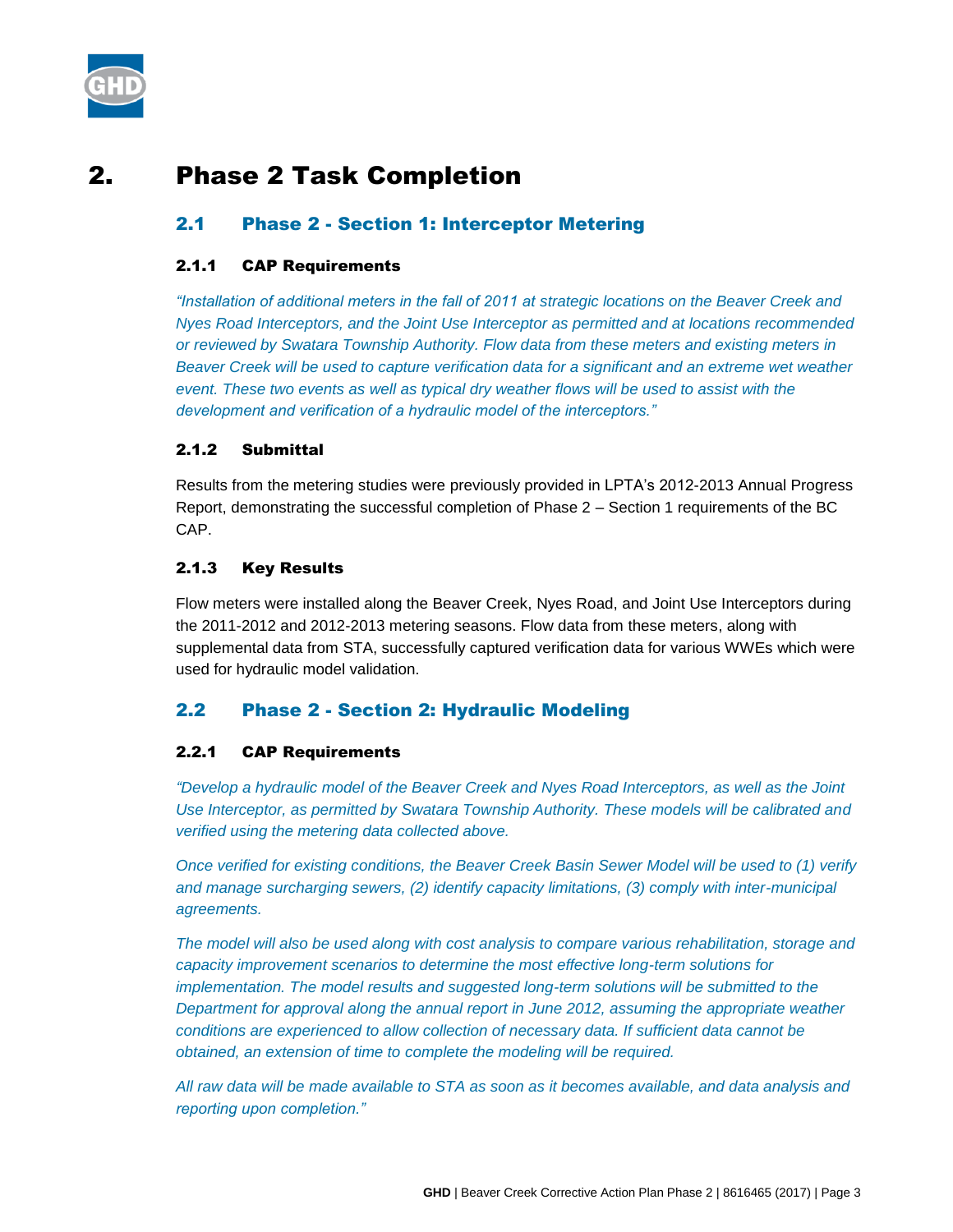

#### 2.2.2 Submittals

#### *Beaver Creek/Nyes Road Interceptor Models Development and Validation*

The model development and validation process and results is attached as Appendix B – "Beaver Creek and Nyes Road Interceptor Models Report", dated August 2014. This report was originally submitted as an appendix of the 2013-2014 Annual Progress Report. It is included to demonstrate the completion of developing and validating the Beaver Creek and Nyes Road Interceptor models.

#### *Joint Use Interceptor Model Development and Validation*

The model development and validation process and results is attached as Appendix C – "Joint Use Interceptor Capacity Analysis Report", dated April 5, 2013. This report was originally submitted as an appendix of the 2012-2013 Annual Progress Report. It is included to demonstrate the completion of developing and validating the JUI Interceptor model.

#### *Model Analysis of Long-Term Solutions*

A model analysis of the various long-term solution options is attached as Appendix D – "2016-2017 Long-Term CAP Goals Evaluation Report", dated June 2017. This report is included to demonstrate the completion of using the models to compare various rehabilitation, storage, and capacity improvement scenarios to determine the most effective long-term solutions for implementation.

#### *Long-Term Evaluation – I/I Program Cost Analysis*

A cost analysis memo comparing the various long-term solution options is attached as Appendix E – "Beaver Creek CAP: Phase 2 – Section 2 I/I Program Cost Analysis Report", dated June 29, 2017. This memo is included to demonstrate the completion of the cost analysis of the various rehabilitation, storage, and capacity improvement scenarios to determine the most effective longterm solutions for implementation.

#### 2.2.3 Key Results

#### *Beaver Creek/Nyes Road Interceptor Model Validation*

The Beaver Creek and Nyes Road Interceptor Models were built in the Bentley SewerGEMS modeling software using LPTA's GIS database and associated record drawings. The models were validated using flow data collected from metering of the interceptor as well as mini-basins and subbasins.

#### *Joint Use Interceptor Model Validation*

The Joint Use Interceptor Model was built in the Bentley SewerGEMS modeling software from the survey completed by D.L. Reiber Associates in May 2012 and validated using flow data in 2013. The model evaluated in-pipe and surcharge capacities. The model demonstrated the WWTP reserve PHF capacity (9.49 mgd) for Lower Paxton can be successfully conveyed through the Joint Use Interceptor with only marginal surcharging. This surcharging is well within the safe carrying capacity of the line.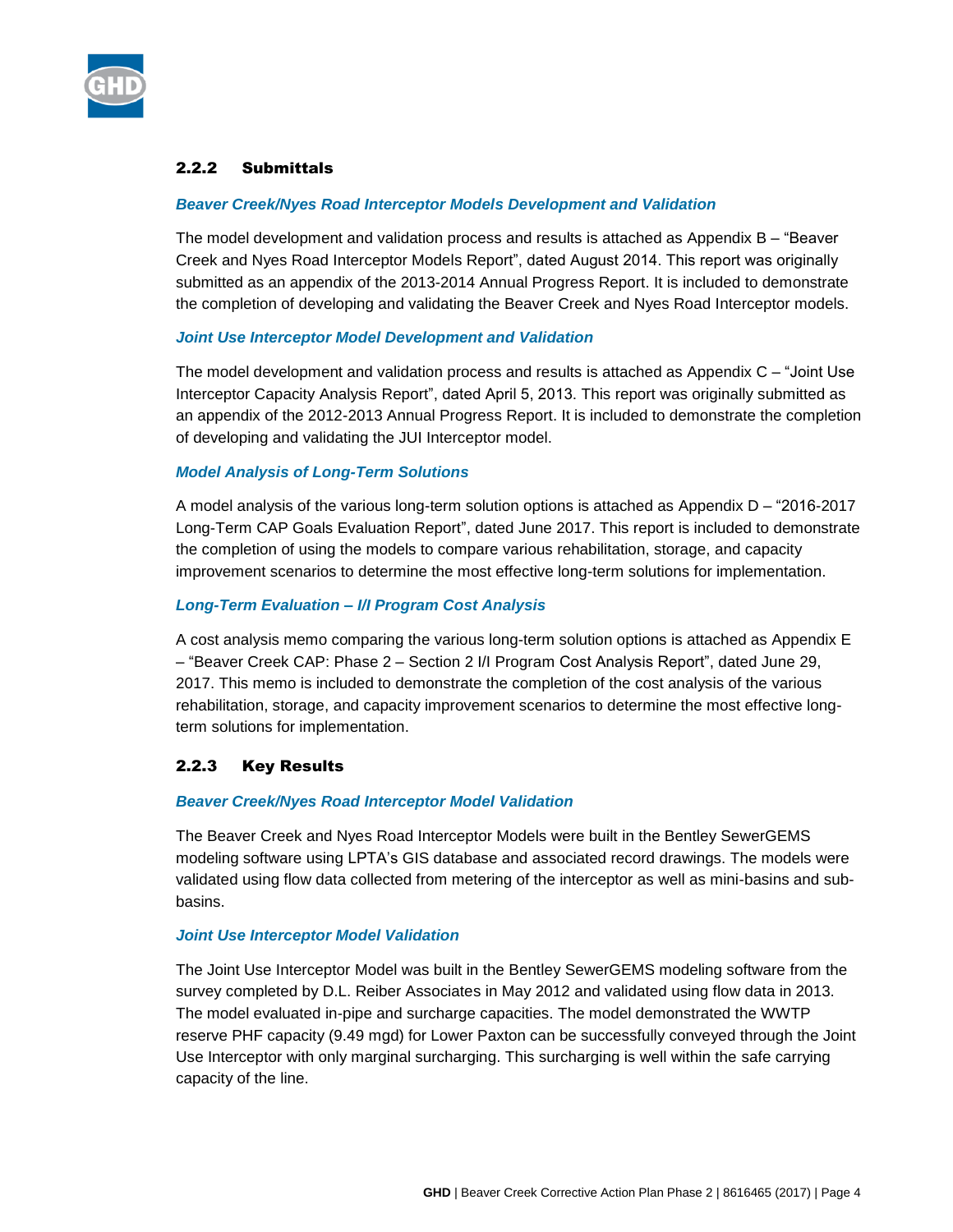

#### *Long-Term Evaluation of Beaver Creek/Nyes Road Interceptor Model*

The validated Beaver Creek and Nyes Road Interceptor Models were used initially to asses various rehabilitation scopes and anticipated removal results. Out of these preliminary assessments, two (2) rehabilitation program options warranted further analysis and were fully evaluated to determine the most effective long-term solution to satisfy the requirements of the Second Consent Decree. These long-term solution options were developed for a selected design storm event based on the largest historical non-excused wet weather event (WWE):

- Option 1 All Basins Rehabilitated
- Option 2 Significant I/I Basin Rehabilitation

Option 1 included completing rehabilitation projects in all mini-basins that have a comparative peak flow higher than 1,000 gpd/EDU. Option 2 included completing cost-effective mini-basin rehabilitation projects that have significant I/I removal potential and mini-basins necessary to eliminate overflows and hydraulic overload in the LPTA system.

In both options, prioritization of the basin rehabilitation was based on eliminating overflows and removing the most significant excess I/I. Mini-basin projects were also grouped based on adjacent location and by sub-basin, where available, to maximize contract productivity, minimize local community disturbances, coordinate paving schedules, and better quantify overall effectiveness of rehabilitation.

Each program option was evaluated against the 2028 and 2033 requirements of the Second Consent Decree and both are projected to achieve a successful resolution to overflows and future hydraulic overload. As demonstrated in the model, similar conveyance upgrades are required for both options in order to eliminate overflows and alleviate future hydraulic overload conditions. The model also indicates that storage will be eventually needed in either option to comply with current and proposed IMA flow limits. The sizing of the storage is currently projected to be approximately 5 mg in Option 1 and 9 mg in Option 2.

#### *Long-Term Evaluation – I/I Program Cost Analysis*

A cost analysis was completed for the two (2) selected program options evaluated in the hydraulic model. The cost analysis included updated cost projections for the proposed mini-basin rehabilitation projects, conveyance improvements, and storage for each option. While both options are projected to eliminate overflows and alleviate future hydraulic overload conditions, the cost analysis results, included in Appendix D, indicate a potential savings of \$82.6 million by selecting Option 2. By reducing the number of ineffective basin rehabilitations and constructing a slightly larger storage facility earlier than originally scheduled would be both an effective and costconscious solution.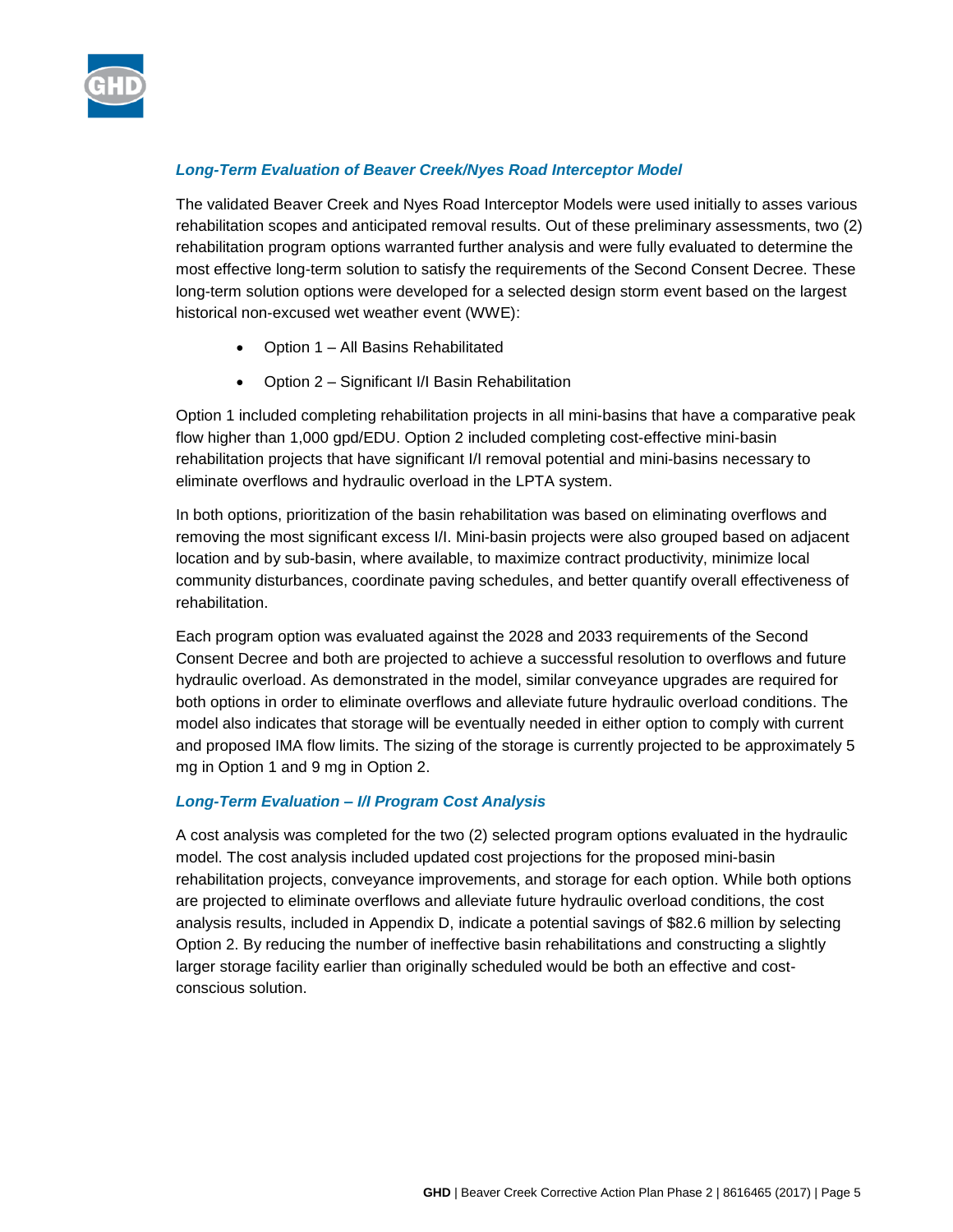

#### *Suggested Long-Term Solution*

LPTA provides the following suggested plan outline for DEP's approval:

#### **2018 – 2023**

**Complete rehabilitation in Mini-Basins BC-2A/2B/2C and BC-7A/7B/7C/7D.**

#### **2023 – 2028**

- **Determine if Swatara Township Authority will amend the Joint Use Interceptor IMA allocated PHF limit to match the WWTP IMA allocated PHF limit of 9.49 mgd or acknowledge that fine provisions will not be enforced.**
- **Evaluate the progress of the program by 2024 in order to:**
	- o **Re-evaluate future growth projections in the Beaver Creek Basin,**
	- o **Verify Beaver Creek Sub-Basin flows following the additional capacity available from the completed rehabilitation projects to date,**
	- o **Use the model and revised flows to confirm the extent of conveyance improvements needed to remove remaining overflow locations by 2028,**
	- o **Use the model and revised flows to confirm the extent of additional conveyance improvements projected to address the future hydraulic overload by 2033,**
	- o **Use the model and the revised flows to confirm the sizing requirements of the projected storage facilities required to meet the IMA flow limits.**
- **Complete rehabilitation in Mini-Basins BC-5B and BC-8C/8D to remove significant I/I contributions.**
- **Construct wet weather storage facility.**
- **Construct identified interceptor upgrades and force main upgrades.**

#### **2028 - 2033**

- **Construct any additional Beaver Creek Interceptor upgrades, if needed, to reduce the future hydraulic overload.**
- **Begin long-term rehabilitation program to address basin deterioration and excess I/I.**

While not anticipated to be strict program milestones for compliance, this outline provides the framework for the successful implementation of rehabilitation set forth in Phase 2 - Section 3 below.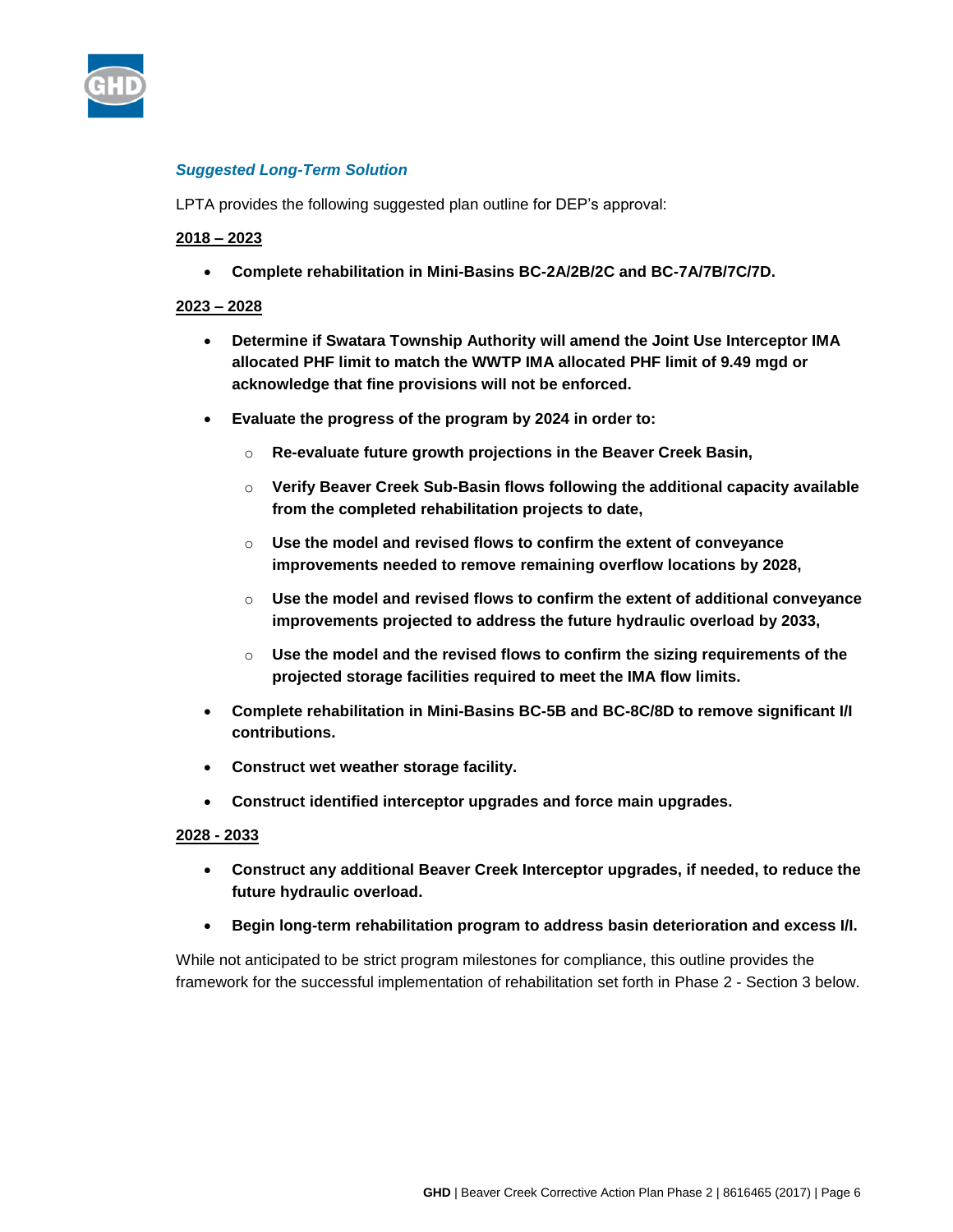

## 2.3 Phase 2 - Section 3: Continued Mini-Basin Metering and Implementation Schedule

#### 2.3.1 CAP Requirements

*"More aggressive metering of unmetered mini-basins throughout the fall of 2012 – spring 2014 in order to prioritize the remaining mini-basins, where feasible, in Beaver Creek. (Note: Not all minibasins will be able to be successfully metered due to access or hydraulic factors. Also, a mini-basin will not be included in the prioritization if it is determined to have a peak flow rate equal to or less than 1,000 gpd/EDU or does not contribute significant I/I.) The resulting mini-basin rehabilitation schedule and associated collection system improvements will be grouped into five-year periods for implementation and submitted to the Department for approval with the annual report in June 2014. Prioritization will be based on (1) elimination of overflows and (2) most significant excess I/I."*

#### 2.3.2 Submittals

In addition to the previous metering results reported in their corresponding Annual Progress Reports, a compiled summary of the mini-basin prioritization results from the aggressive metering from 2012 – 2015 is attached as Appendix F – "Beaver Creek CAP: Phase 2 – Section 3 Metering Summary Report", dated June 29, 2017. This report is included to demonstrate the completion of mini-basin metering assessment and basin rehabilitation prioritization.

## 2.3.3 Key Results

#### *Metering Results*

The remaining unmetered mini-basins were metered from Fall 2012 through Spring 2015. The metering program took slightly longer than projected due to a combination of lack of sufficient wet weather events and difficulties metering some of the challenging mini-basins. Mini-basin flows were ranked based on their contribution of significant I/I. The individual basin results are included in Appendix E, but summarized as follows:

- 9 High priority mini-basins in which rehabilitation is already completed,
- 10 High priority mini-basins that contribute a significant amount of I/I,
- $\bullet$  4 Medium priority mini-basins that may contribute a significant amount of  $I/I$ ,
- 18 Low priority mini-basins that do not contribute significant I/I.

#### *Rehabilitation Prioritization*

A long-term implementation plan has been developed based on the results of the completed hydraulic modeling and flow metering efforts. The plan prioritizes the efforts based on the elimination of overflows and the most significant contributors of excess I/I. The primary goals of the proposed plan are designed to cost-effectively meet both the Second Consent Decree 2028 overflow elimination and 2033 hydraulic overload reduction deadlines as well as the proposed IMA flow limit requirements with STA.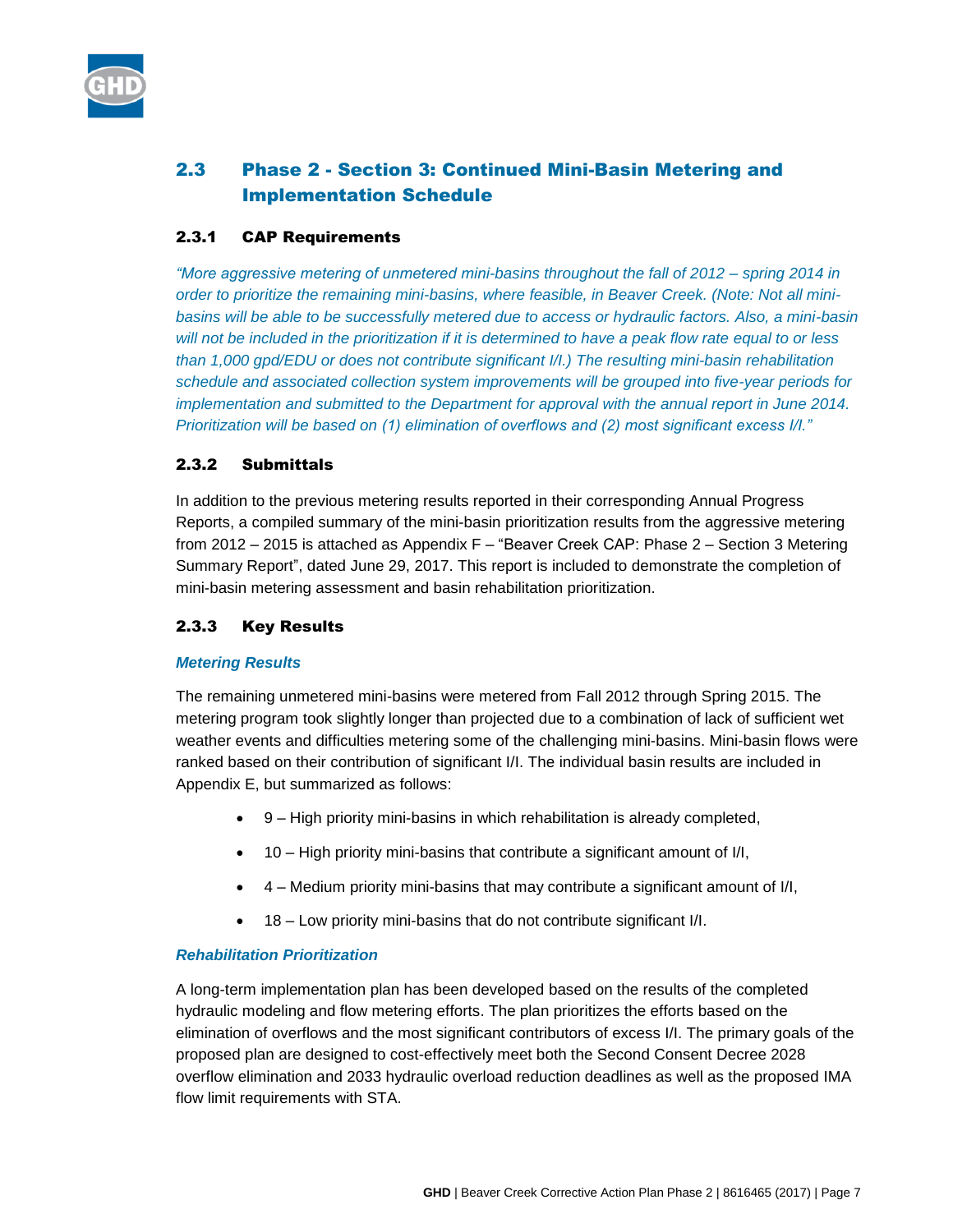

LPTA provides the following proposed mini-basin rehabilitation and associated collection system implementation schedule for DEP's approval:

| <b>Mini-Basin</b>                             | 2016<br><b>EDU<sub>s</sub></b> | <b>Estimated</b><br><b>Pre-Rehab</b><br><b>Comp. Peak</b><br>(gpd/EDU) | <b>Estimated</b><br>Comp. Peak<br><b>Excess</b><br>$I/I$ (mgd) | <b>Estimated</b><br><b>ACP/VCP</b><br><b>Mainline</b><br>(LF) | <b>Estimated</b><br>"Other"<br><b>Mainline</b><br>(LF) | <b>Proposed</b><br><b>Completion</b><br><b>Date</b> |  |  |  |  |  |
|-----------------------------------------------|--------------------------------|------------------------------------------------------------------------|----------------------------------------------------------------|---------------------------------------------------------------|--------------------------------------------------------|-----------------------------------------------------|--|--|--|--|--|
| <b>TENTATIVE PRIORITY FOR 2018 - 2023</b>     |                                |                                                                        |                                                                |                                                               |                                                        |                                                     |  |  |  |  |  |
| $BC-2A$                                       | 325                            | 7.700                                                                  | 2.18                                                           | 10.944                                                        | 4.067                                                  | 2023                                                |  |  |  |  |  |
| $BC-2B$                                       | 145                            | 7,700                                                                  | 0.97                                                           | 8,748                                                         | 647                                                    | 2023                                                |  |  |  |  |  |
| BC-2C                                         | 188                            | 5,300                                                                  | 0.81                                                           | 9,837                                                         | 1,245                                                  | 2023                                                |  |  |  |  |  |
| BC-7A                                         | 108                            | 6,700                                                                  | 0.62                                                           | 11,621                                                        | 537                                                    | 2023                                                |  |  |  |  |  |
| BC-7B                                         | 114                            | 9,000                                                                  | 0.91                                                           | 6,037                                                         | 1.643                                                  | 2023                                                |  |  |  |  |  |
| <b>BC-7C</b>                                  | 92                             | 5,000                                                                  | 0.37                                                           | 6,089                                                         | 673                                                    | 2023                                                |  |  |  |  |  |
| BC-7D                                         | 190                            | 5,000                                                                  | 0.76                                                           | 2,120                                                         | 7.500                                                  | 2023                                                |  |  |  |  |  |
| TENTATIVE PRIORITY FOR 2023 - 2028            |                                |                                                                        |                                                                |                                                               |                                                        |                                                     |  |  |  |  |  |
| $BC-5B$                                       | 170                            | 5,200                                                                  | 0.71                                                           | 6,430                                                         | 10,218                                                 | 2028                                                |  |  |  |  |  |
| BC-8D                                         | 60                             | 12,000                                                                 | 0.66                                                           | 3,707                                                         | 333                                                    | 2028                                                |  |  |  |  |  |
| BC-8C [Smithfield]                            | 155                            | 3,400                                                                  | 0.37                                                           | 2,508                                                         | 1,602                                                  | 2028                                                |  |  |  |  |  |
| Beaver Creek Force Main Upgrade               |                                |                                                                        |                                                                |                                                               |                                                        |                                                     |  |  |  |  |  |
| <b>Storage Facility</b>                       |                                |                                                                        |                                                                |                                                               |                                                        |                                                     |  |  |  |  |  |
| Nyes Road Interceptor Upgrades (as needed)    |                                |                                                                        |                                                                |                                                               |                                                        |                                                     |  |  |  |  |  |
| TENTATIVE PRIORITY FOR 2028 - 2033            |                                |                                                                        |                                                                |                                                               |                                                        |                                                     |  |  |  |  |  |
| Beaver Creek Interceptor Upgrades (as needed) |                                |                                                                        |                                                                |                                                               |                                                        |                                                     |  |  |  |  |  |

## <span id="page-9-0"></span>Table 2-1 Beaver Creek CAP – Proposed Implementation Schedule

This proposed plan, if approved by DEP, would represent the program milestones for compliance as outlined in Phase 3 of the Beaver Creek CAP.